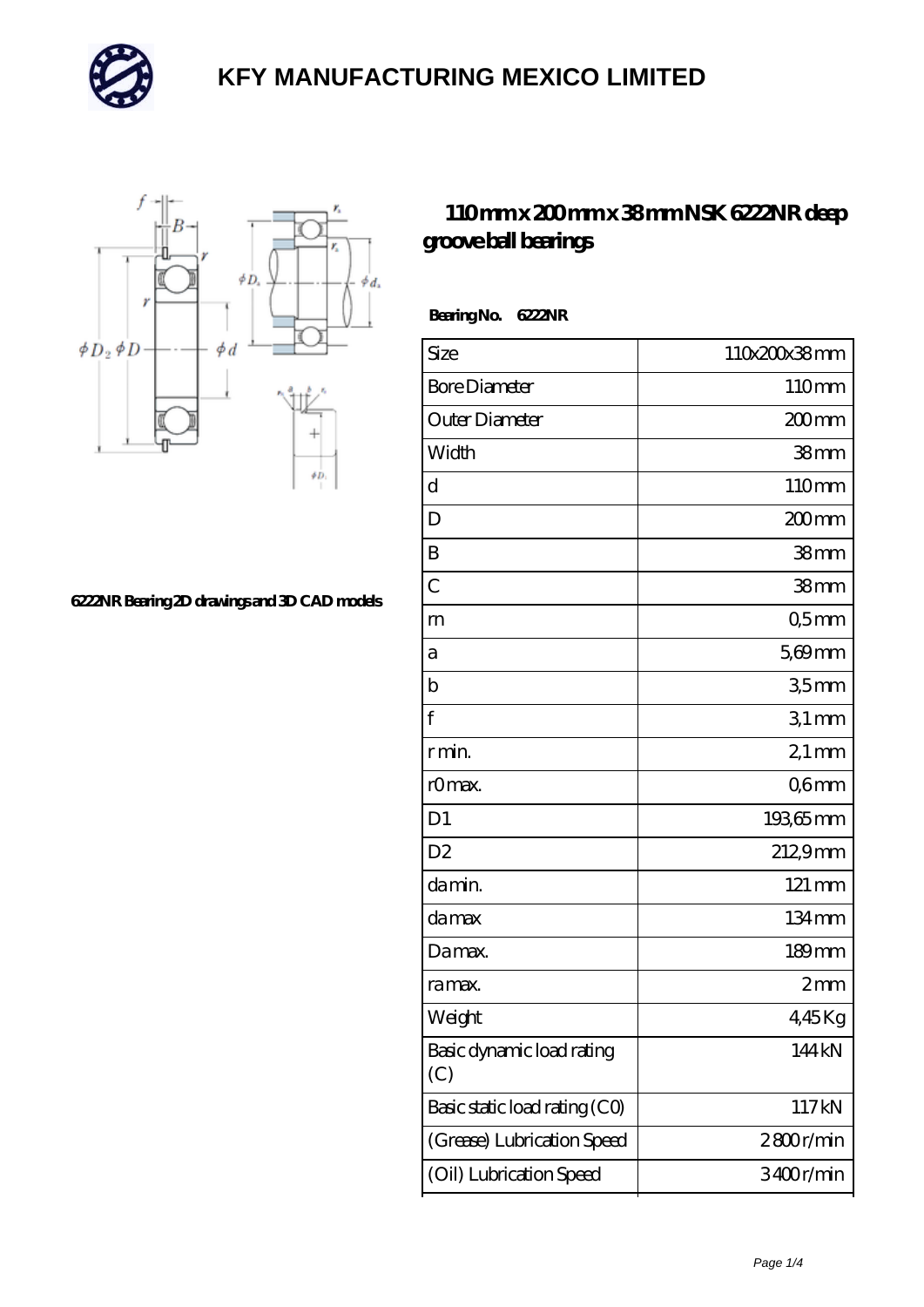

| Category                           | Single Row Ball Bearings                                                                                                                                                         |
|------------------------------------|----------------------------------------------------------------------------------------------------------------------------------------------------------------------------------|
| Inventory                          | Q0                                                                                                                                                                               |
| Manufacturer Name                  | <b>NSK</b>                                                                                                                                                                       |
| Minimum Buy Quantity               | N/A                                                                                                                                                                              |
| Weight / Kilogram                  | 435                                                                                                                                                                              |
| Product Group                      | <b>BOO3O8</b>                                                                                                                                                                    |
| Enclosure                          | Open                                                                                                                                                                             |
| Precision Class                    | ABEC 1   ISO PO                                                                                                                                                                  |
| Maximum Capacity / Filling<br>Slot | No                                                                                                                                                                               |
| Rolling Element                    | <b>Ball Bearing</b>                                                                                                                                                              |
| Snap Ring                          | Yes                                                                                                                                                                              |
| <b>Internal Special Features</b>   | No                                                                                                                                                                               |
| Cage Material                      | Steel                                                                                                                                                                            |
| Internal Clearance                 | CO-Medium                                                                                                                                                                        |
| Inch - Metric                      | Metric                                                                                                                                                                           |
| Long Description                   | 110MM Bore; 200MM<br>Outside Diameter; 38MM<br>Outer Race Diameter;<br>Open; Ball Bearing; ABEC 1<br>  ISO PQ No Filling Slot;<br>Yes Snap Ring, No Internal<br>Special Features |
| Category                           | Single Row Ball Bearing                                                                                                                                                          |
| <b>UNSPSC</b>                      | 31171504                                                                                                                                                                         |
| Harmonized Tariff Code             | 8482105068                                                                                                                                                                       |
| Noun                               | Bearing                                                                                                                                                                          |
| Keyword String                     | Ball                                                                                                                                                                             |
| Manufacturer URL                   | http://www.nskamericas.co<br>m                                                                                                                                                   |
| Manufacturer Item Number           | 6222NR                                                                                                                                                                           |
| Weight/LBS                         | 435                                                                                                                                                                              |
| Outside Diameter                   | 7.874 Inch   200 Millimeter                                                                                                                                                      |
| Bore                               | 4.331 Inch   110Millimeter                                                                                                                                                       |
| Outer Race Width                   | 1.496Inch   38Millimeter                                                                                                                                                         |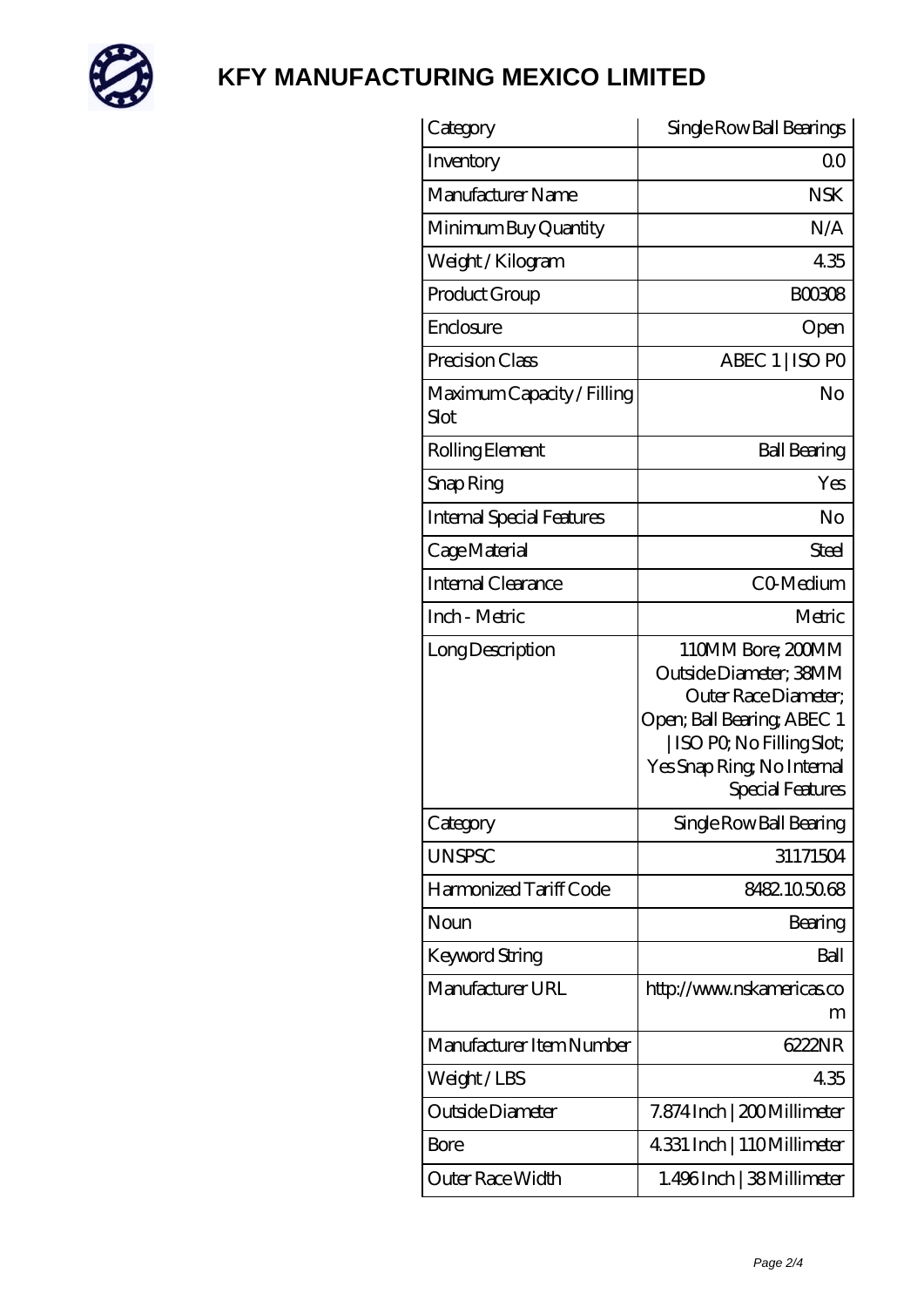

| bore diameter:             | 110mm                    |
|----------------------------|--------------------------|
| internal clearance:        | CO                       |
| outside diameter:          | 200 <sub>mm</sub>        |
| dynamic load capacity.     | 144000N                  |
| overall width:             | 38mm                     |
| precision rating           | ABEC 1, PO               |
| bore type:                 | Round                    |
| finish/coating             | Uncoated                 |
| closure type:              | Open                     |
| cage material:             | Steel Cage               |
| rowtype & fill slot:       | Single Row Non-Fill Slot |
| maximum rpm:               | 3400rpm                  |
| snap ring included:        | With Snap Ring           |
| <b>SRI</b>                 | 14.79                    |
| hidYobi                    | 6222NR                   |
| LangID                     | 1                        |
| $\mathop{\rm ro}\nolimits$ | 06                       |
| D                          | 200                      |
| <b>SREX</b>                | 005                      |
| B                          | 38                       |
| damin                      | 121                      |
| hidTable                   | ecat_NSRDGB              |
| Oil rpm                    | 3400                     |
| <b>SRE</b>                 | 1479                     |
| Cy                         | 84                       |
| mass                       | 445                      |
| GRS rpm                    | 2800                     |
| ra                         | 2                        |
| <b>SRIX</b>                | 005                      |
| $D_a$                      | 189                      |
| <b>SRIN</b>                | $-0.05$                  |
| CO                         | 117                      |
|                            |                          |